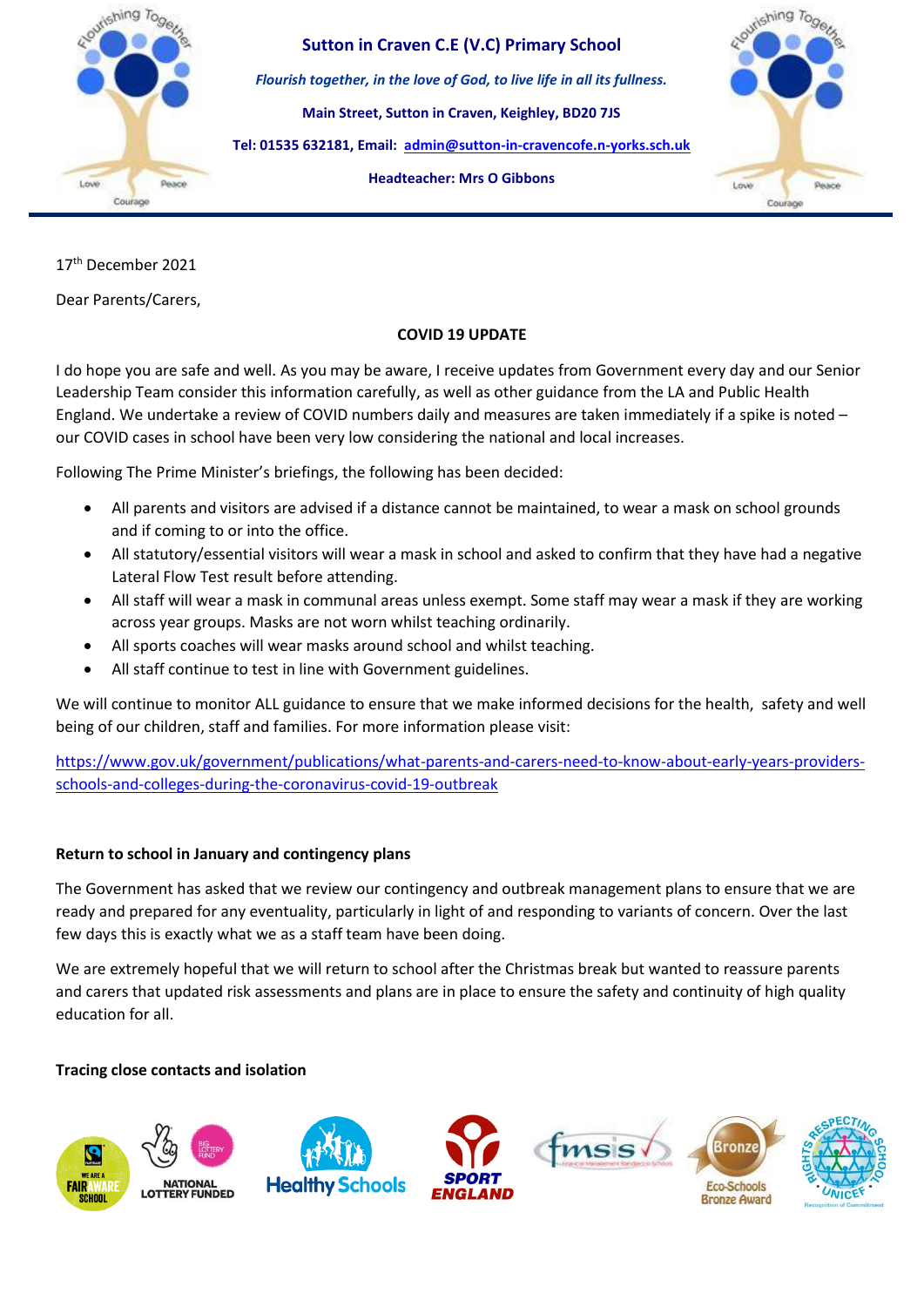

- Close contacts in schools are now identified by NHS Test and Trace and education settings will no longer be expected to undertake contact tracing.
- As with positive cases in any other setting, NHS Test and Trace will work with the positive case and/or their parents to identify close contacts.
- Contacts from a school setting will only be traced by NHS Test and Trace where the positive case or their parent specifically identifies the individual as being a close contact. This is likely to be a small number of individuals who would be most at risk of contracting COVID-19 due to the nature of the close contact. You may be contacted in exceptional cases to help with identifying close contacts, as currently happens in managing other infectious diseases.
- From 14 December 2021, adults who are fully vaccinated and all children and young people aged between 5 and 18 years and 6 months identified as a contact of someone with COVID-19 are strongly advised to take a LFD test every day for 7 days and continue to attend their setting as normal, unless they have a positive test result.

Daily testing of close contacts applies to all contacts who are:

- fully vaccinated adults people who have had 2 doses of an approved vaccine
- all children and young people aged 5 to 18 years and 6 months, regardless of their vaccination status
- people who are not able to get vaccinated for medical reasons
- people taking part, or have taken part, in an approved clinical trial for a COVID-19 vaccine
- Children under 5 years are exempt from self-isolation and do not need to take part in daily testing of close contacts.
- Pupils with SEND identified as close contacts should be supported by their school and their families to agree the most appropriate route for testing including, where appropriate, additional support to assist swabbing. For further information please see [SEND guidance.](https://www.google.com/url?q=https://www.google.com/url?q%3Dhttps://www.gov.uk/government/publications/guidance-for-full-opening-special-schools-and-other-specialist-settings?priority-taxon%253Db350e61d-1db9-4cc2-bb44-fab02882ac25%26amp;sa%3DD%26amp;source%3Deditors%26amp;ust%3D1639722161820000%26amp;usg%3DAOvVaw2SnA5Dfs0w8eoKzxMnMOY1&sa=D&source=docs&ust=1639722161842000&usg=AOvVaw1FyRxoDufYGCrg0VM-8cNg)

### **What to do if your child develops symptoms of COVID 19**

If your child develops symptoms of COVID-19, you should organise for your child to be tested via the NHS online portal or by calling 119. If you / your child develop symptoms at any time, **even if these are mild,** self-isolate immediately, arrange to have a COVID-19 PCR test and follow the guidance for people with COVID-19 symptoms.

### **Symptoms of COVID 19 -**

The most common symptoms of coronavirus (COVID-19) are recent onset of:

- new continuous cough and/or
- high temperature and/or
- a loss of, or change in, normal sense of taste or smell (anosmia)

For most people, coronavirus (COVID-19) will be a mild illness.

### **Further Information**